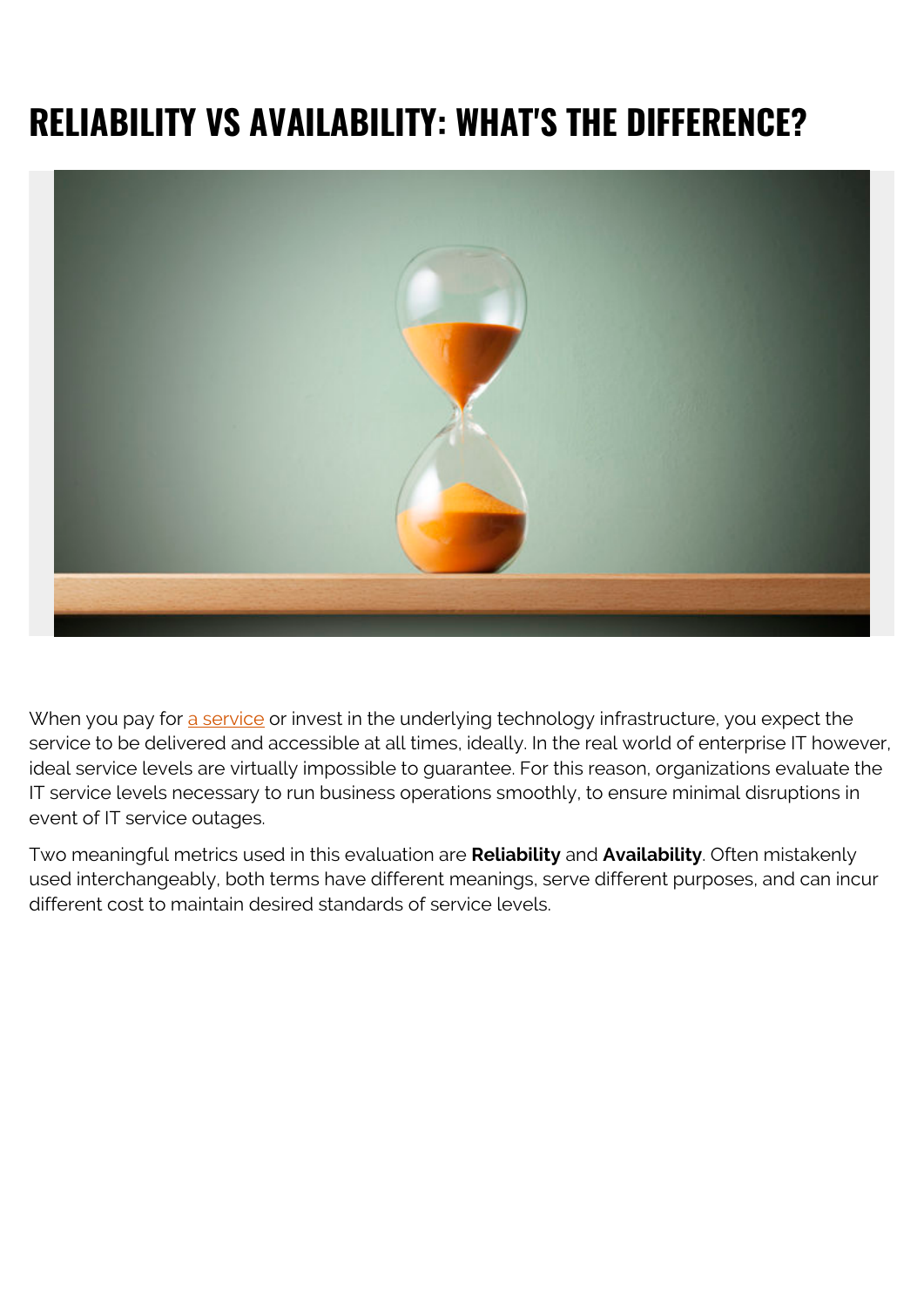# $3 \text{bmc}$

### Availability

The percentage of time that the infrastructure, system, or solution is operational under normal circumstances.

### Reliability

The probability that the system will meet certain performance standards and vield correct output for a specific time.

Both reliability and availability serve as key decision factors in your IT strategy. Make sure you understand these concepts before planning and implementing IT infrastructure solutions.

Let's take a look.

# **What is availability?**

Availability refers to the percentage of time that the infrastructure, system, or solution remains operational under normal circumstances in order to serve its intended purpose. For [cloud](https://blogs.bmc.com/blogs/public-private-hybrid-cloud/) [infrastructure solutions](https://blogs.bmc.com/blogs/public-private-hybrid-cloud/), availability relates to the time that the data center is accessible or delivers the intend IT service as a proportion of the duration for which the service is purchased.

The mathematical formula for Availability is :

#### **Percentage of availability = (total elapsed time - sum of downtime)/total elapsed time**

For instance, if an IT service is purchased at a 90 percent [service level agreement](https://www.bmc.com/blogs/sla-best-practices/) for its availability,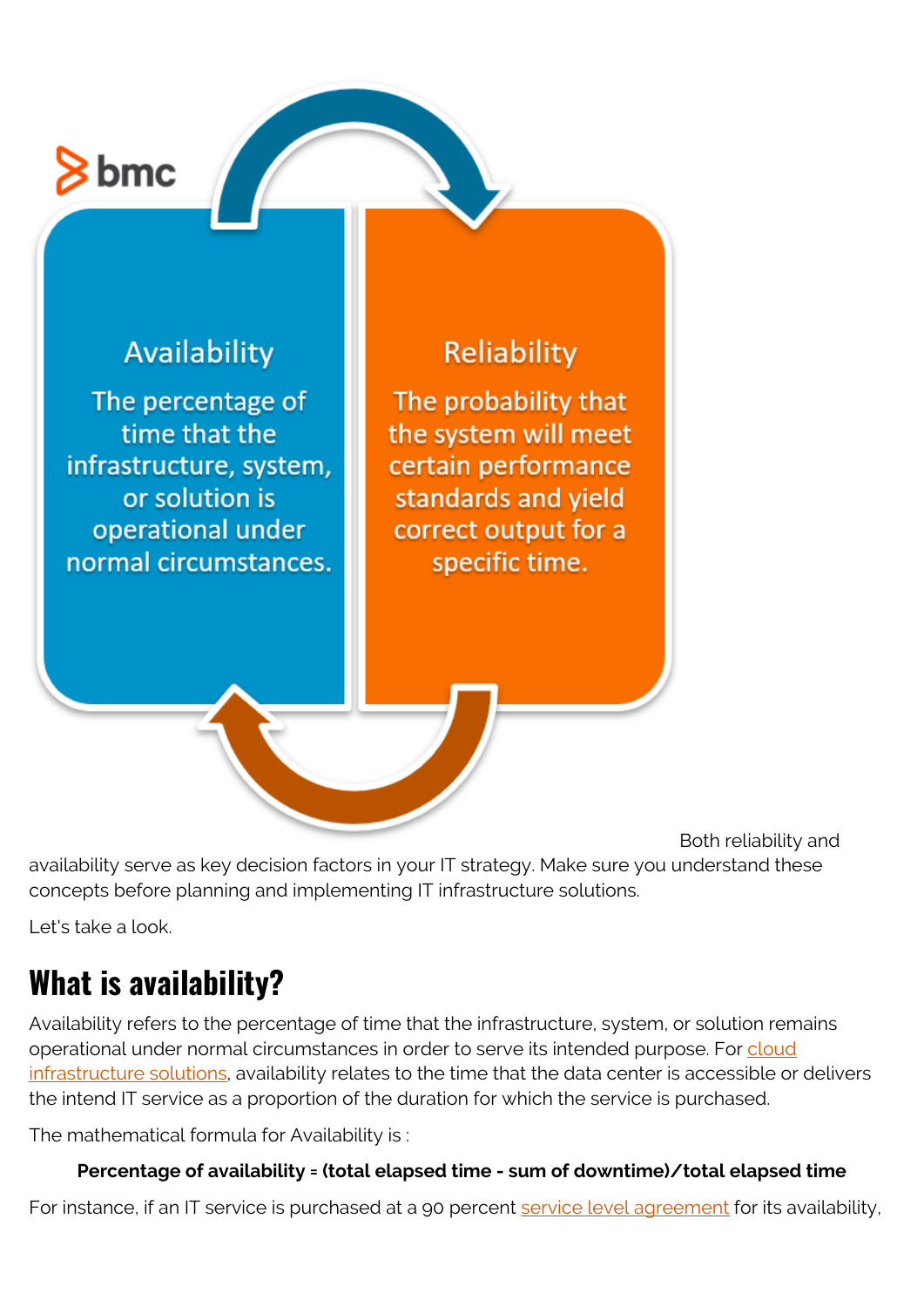the yearly service downtime could be as much as 876 hours. For an SLA of 99.999 percent availability [\(the famous five nines\)](https://blogs.bmc.com/blogs/service-availability-calculation-metrics/), the yearly service downtime could be as much as 5.256 minutes.

# $\geq$  bmc

### The 9s of Availability

Availability percentages vs service downtime

| <b>Availability %</b> | <b>Downtime</b>  | Downtime         | <b>Downtime</b>   |
|-----------------------|------------------|------------------|-------------------|
|                       | per year         | per month        | per week          |
| 90% (1 nine)          | 36.5 days        | 72 hours         | 16.8 hours        |
| 99% (2 nines)         | 3.65 days        | 7.20 hours       | 1.68 hours        |
| 99.5%                 | $1.83$ days      | 3.60 hours       | 50.4 minutes      |
| 99.9% (3 nines)       | 8.76 hours       | 43.8<br>minutes  | 10.1 minutes      |
| 99.95%                | 4.38 hours       | 21.56<br>minutes | 5.04 minutes      |
| 99.99% (4 nines)      | 52.56<br>minutes | 4.32<br>minutes  | 1.01 minutes      |
| 99.999% (5 nines)     | 5.26<br>minutes  | 25.9<br>seconds  | 6.05 seconds      |
| 99.9999% (6 nines)    | 31.5<br>seconds  | 2.59<br>seconds  | 0.605<br>seconds  |
| 99.99999% (7 nines)   | 3.15<br>seconds  | 0.259<br>seconds | 0.0605<br>seconds |

#### (*[Source](https://web.archive.org/web/20180728204314/https://www.digitaldaniels.com/availability-service-level-9s-equate/)*)

The numbers portray a precise image of the system availability, allowing organizations to understand exactly how much service uptime they should expect from IT service providers. However, measuring availability is a challenging task.

Organizations aim to measure and track availability of the most impactful functionality of the IT service. In the real world, it may be difficult to understand exactly which metric of the service performance corresponds best to this requirement. For instance:

- An organization may consider service outage to occur only when a certain percentage of users have been affected.
- Another organization may consider service outage to occur when certain server instances are not accessible regardless of the users affected.

Additionally, organizations may want to invest in [different SLA agreements](https://blogs.bmc.com/blogs/sla-best-practices/) for different types of workloads: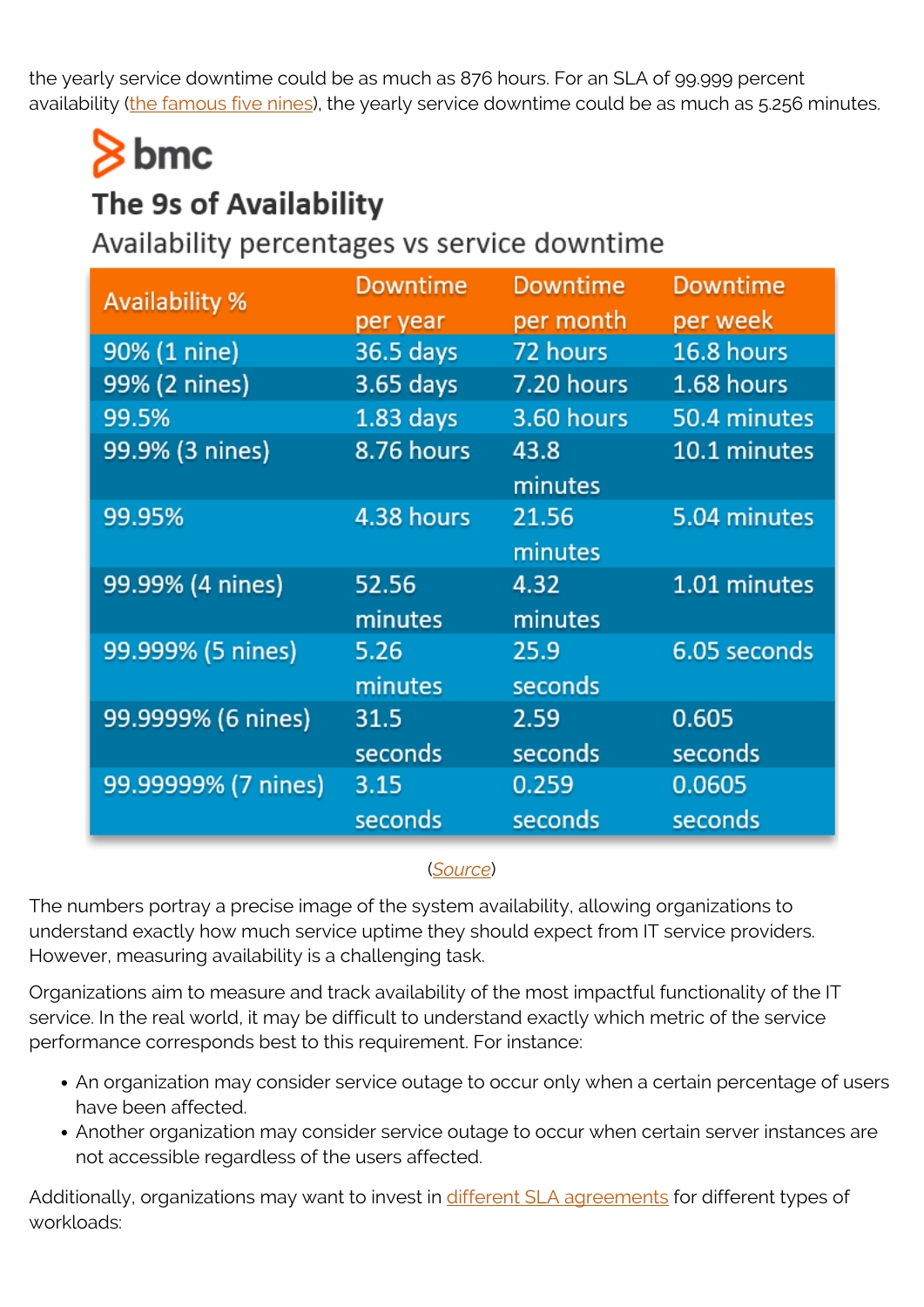- A mission-critical cloud infrastructure service may require 'six 9s' of availability to ensure the core app functionality is always up and running.
- Low-priority workloads may run reasonably well at low SLA performance in terms of service availability.

Merely having a service available isn't sufficient. When an IT service is available, it should actually serve the intended purpose under varying and unexpected conditions. One way to measure this performance is to evaluate the reliability of the service that is available to consume. Organizations depend on different functionality and features of the IT service to perform business operations. As a result, they need to measure how well the service fulfils the necessary business performance needs.

## **What is reliability?**

Reliability refers to the probability that the system will meet certain performance standards in yielding correct output for a desired time duration.

Reliability can be used to understand how well the service will be available in context of different real-world conditions. For instance, a cloud solution may be available with an SLA commitment of 99.999 percent, but vulnerabilities to sophisticated cyber-attacks may cause IT outages beyond the control of the vendor. As a result, the service may be compromised for several days, thereby reducing the effective availability of the IT service.

Similar to Availability, the Reliability of a system is equality challenging to measure. There may be several ways to measure the probability of failure of system components that impact the availability of the system. A common metric is to calculate the [Mean Time Between Failures \(MTBF\).](https://www.bmc.com/blogs/mtbf-vs-mtff-vs-mttr-whats-difference/)

#### **MTBF = (total elapsed time - sum of downtime)/number of failures**

MTBF represents the time duration between a component failure of the system. Similarly, organizations may also evaluate the [Mean Time To Repair \(MTTR\),](https://blogs.bmc.com/blogs/mttr-explained-repair-vs-recovery-in-a-digitized-environment/) a metric that represents the time duration to repair a failed system component such that the overall system is available as per the agreed SLA commitment.

Other ways to measure reliability may include metrics such as fault tolerance levels of the system. Greater the fault tolerance of a given system component, lower is the susceptibility of the overall system to be disrupted under changing real-world conditions.

## **Using availability & reliability**

The measurement of Availability is driven by **time loss** whereas the measurement of Reliability is driven by the **frequency** and **impact** of failures. Mathematically, the Availability of a system can be treated as a function of its Reliability. In other words, Reliability can be considered a subset of Availability.

For either metric, organizations need to make decisions on how much time loss and frequency of failures they can bear without disrupting the overall system performance for end-users. Similarly, they need to decide how much they can afford to spend on the service, infrastructure and support to meet certain standards of availability and reliability of the system.

An important consideration in evaluating SLAs is to understand how well it [aligns with business](https://blogs.bmc.com/blogs/it-business-alignment/) [goals.](https://blogs.bmc.com/blogs/it-business-alignment/) The resulting strategy is often a tradeoff between cost and service levels in context of the